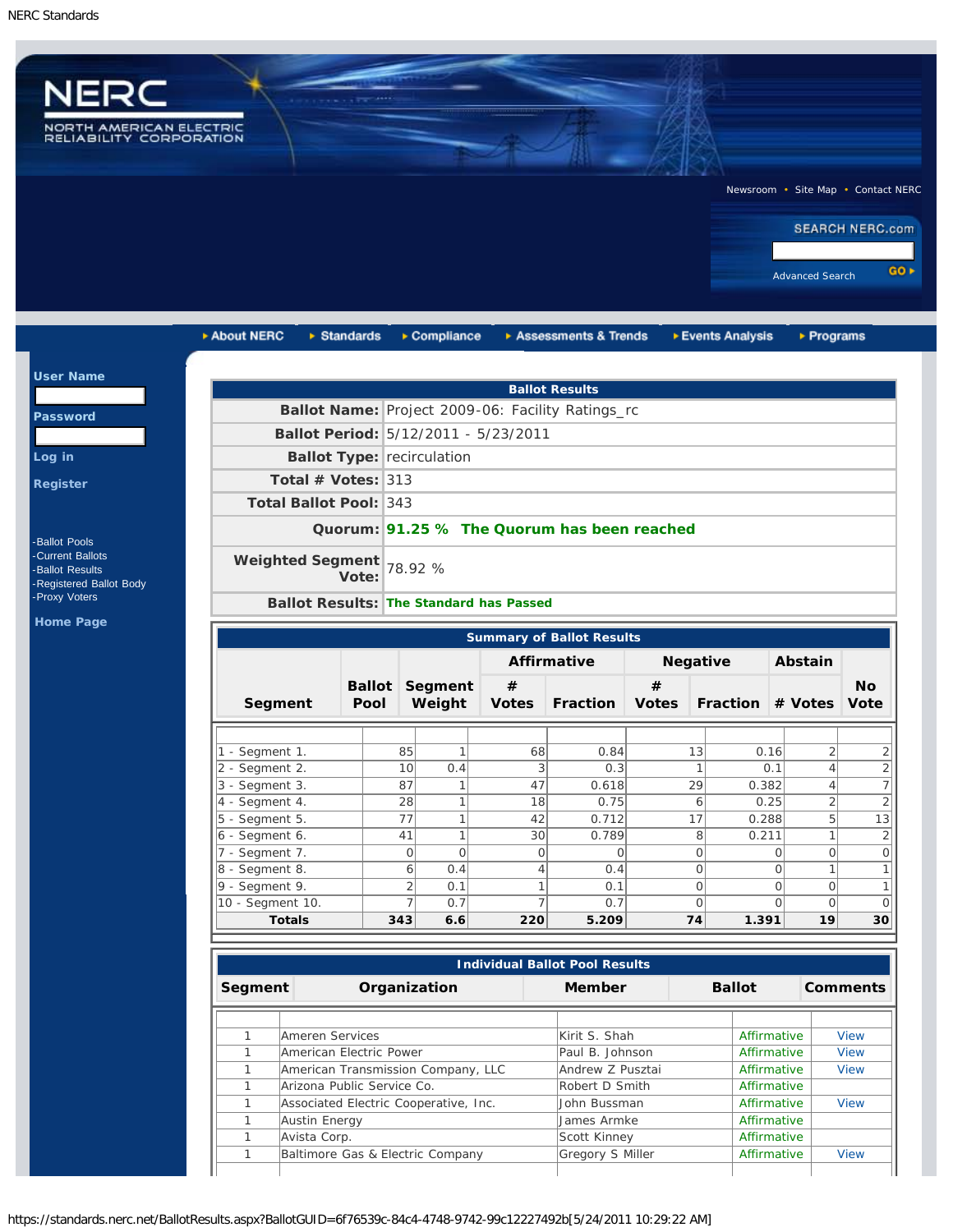| 1            | BC Hydro and Power Authority                                                        | Patricia Robertson           | Affirmative     | <b>View</b> |
|--------------|-------------------------------------------------------------------------------------|------------------------------|-----------------|-------------|
| $\mathbf{1}$ | <b>Beaches Energy Services</b>                                                      | Joseph S. Stonecipher        | Affirmative     |             |
| $\mathbf{1}$ | <b>Black Hills Corp</b>                                                             | Eric Egge                    | Affirmative     |             |
| 1            | Bonneville Power Administration                                                     | Donald S. Watkins            | Affirmative     | <b>View</b> |
| 1            | CenterPoint Energy Houston Electric                                                 | Dale G Bodden                | <b>Negative</b> |             |
| 1            | Central Maine Power Company                                                         | Kevin L Howes                | Affirmative     |             |
| 1            | City of Tacoma, Department of Public<br>Utilities, Light Division, dba Tacoma Power | Chang G Choi                 | Affirmative     | <b>View</b> |
| 1            | <b>Clark Public Utilities</b>                                                       | Jack Stamper                 | Affirmative     |             |
| 1            | Colorado Springs Utilities                                                          | Paul Morland                 | <b>Negative</b> | <b>View</b> |
| 1            | Consolidated Edison Co. of New York                                                 | Christopher L de Graffenried | Affirmative     |             |
| 1            | Dairyland Power Coop.                                                               | Robert W. Roddy              | Affirmative     |             |
| 1            | <b>Deseret Power</b>                                                                | James Tucker                 | Affirmative     |             |
| 1            | Dominion Virginia Power                                                             | Michael S Crowley            | Affirmative     |             |
| 1            | Duke Energy Carolina                                                                | Douglas E. Hils              | Affirmative     |             |
| 1            | Entergy Services, Inc.                                                              | <b>Edward J Davis</b>        | Affirmative     |             |
| 1            | FirstEnergy Energy Delivery                                                         | Robert Martinko              | Affirmative     |             |
| 1            | Gainesville Regional Utilities                                                      | Luther E. Fair               | Affirmative     |             |
| 1            | GDS Associates, Inc.                                                                | Claudiu Cadar                | Negative        |             |
| 1            | Georgia Transmission Corporation                                                    | Harold Taylor, II            | Affirmative     | <b>View</b> |
| 1            | Great River Energy                                                                  | Gordon Pietsch               | Affirmative     |             |
| 1            | Hoosier Energy Rural Electric Cooperative,                                          | Robert Solomon               | <b>Negative</b> | <b>View</b> |
|              | Inc.                                                                                |                              |                 |             |
| 1            | Hydro One Networks, Inc.                                                            | Ajay Garg                    | <b>Negative</b> | <b>View</b> |
| 1            | Hydro-Quebec TransEnergie                                                           | <b>Bernard Pelletier</b>     | Affirmative     |             |
| 1            | Idaho Power Company                                                                 | Ronald D. Schellberg         | Affirmative     |             |
| 1            | <b>Imperial Irrigation District</b>                                                 | Tino Zaragoza                | Affirmative     |             |
| 1            | <b>International Transmission Company Holdings</b><br>Corp                          | Michael Moltane              | Affirmative     |             |
| 1            | JEA                                                                                 | Ted E Hobson                 | Affirmative     |             |
| 1            | Lakeland Electric                                                                   | Larry E Watt                 | Affirmative     |             |
| 1            | Lee County Electric Cooperative                                                     | John W Delucca               | Affirmative     |             |
| 1            | Lincoln Electric System                                                             | Doug Bantam                  |                 |             |
| 1            | Los Angeles Department of Water & Power                                             | Ly M Le                      | Affirmative     |             |
| 1            | Lower Colorado River Authority                                                      | Martyn Turner                | Affirmative     |             |
| 1            | Manitoba Hydro                                                                      | Joe D Petaski                | Negative        | <b>View</b> |
|              |                                                                                     |                              |                 |             |
| 1            | <b>MEAG Power</b>                                                                   | Danny Dees                   | Affirmative     |             |
| 1            | Mid-Continent Area Power Pool                                                       | Larry E. Brusseau            | Abstain         |             |
| 1            | MidAmerican Energy Co.                                                              | Terry Harbour                | Affirmative     | <b>View</b> |
| 1            | Minnkota Power Coop. Inc.                                                           | <b>Richard Burt</b>          | Affirmative     |             |
| 1            | Muscatine Power & Water                                                             | Tim Reed                     | Affirmative     |             |
| 1            | National Grid                                                                       | Saurabh Saksena              | Abstain         | <b>View</b> |
| 1            | Nebraska Public Power District                                                      | Richard L. Koch              |                 |             |
| 1            | New Brunswick Power Transmission<br>Corporation                                     | Randy MacDonald              | Negative        | <b>View</b> |
| 1            | New York Power Authority                                                            | Arnold J. Schuff             | Affirmative     | <b>View</b> |
| 1            | New York State Electric & Gas Corp.                                                 | Raymond P Kinney             | Negative        | <b>View</b> |
| 1            | Northeast Utilities                                                                 | David H. Boguslawski         | Affirmative     |             |
| 1            | Northern Indiana Public Service Co.                                                 | Kevin M Largura              | Affirmative     |             |
| 1            | NorthWestern Energy                                                                 | John Canavan                 | Affirmative     |             |
| 1            | Ohio Valley Electric Corp.                                                          | <b>Robert Mattey</b>         | Affirmative     |             |
| 1            | Omaha Public Power District                                                         | Douglas G Peterchuck         | Affirmative     |             |
| 1            | Oncor Electric Delivery                                                             | Michael T. Quinn             | Affirmative     |             |
| 1            | Orlando Utilities Commission                                                        | <b>Brad Chase</b>            | Affirmative     |             |
|              |                                                                                     |                              |                 |             |
| 1            | Pacific Gas and Electric Company                                                    | Bangalore Vijayraghavan      | Affirmative     |             |
| 1            | PacifiCorp                                                                          | Colt Norrish                 | Affirmative     |             |
| 1            | PECO Energy                                                                         | Ronald Schloendorn           | Affirmative     |             |
| 1            | Platte River Power Authority                                                        | John C. Collins              | Affirmative     |             |
| 1            | Potomac Electric Power Co.                                                          | David Thorne                 | Affirmative     |             |
| 1            | PPL Electric Utilities Corp.                                                        | Brenda L Truhe               | Affirmative     |             |
| 1            | Progress Energy Carolinas                                                           | Sammy Roberts                | Affirmative     |             |
| 1            | Public Service Electric and Gas Co.                                                 | Kenneth D. Brown             | Affirmative     | <b>View</b> |
|              |                                                                                     | Chad Bowman                  | Affirmative     |             |
| 1            | Public Utility District No. 1 of Chelan County                                      |                              |                 |             |
| 1            | Public Utility District No. 1 of Okanogan<br>County                                 | Dale Dunckel                 | Affirmative     |             |
| 1            |                                                                                     | John C. Allen                | Affirmative     |             |
| 1            | Rochester Gas and Electric Corp.<br>Sacramento Municipal Utility District           | Tim Kelley                   | Affirmative     | <b>View</b> |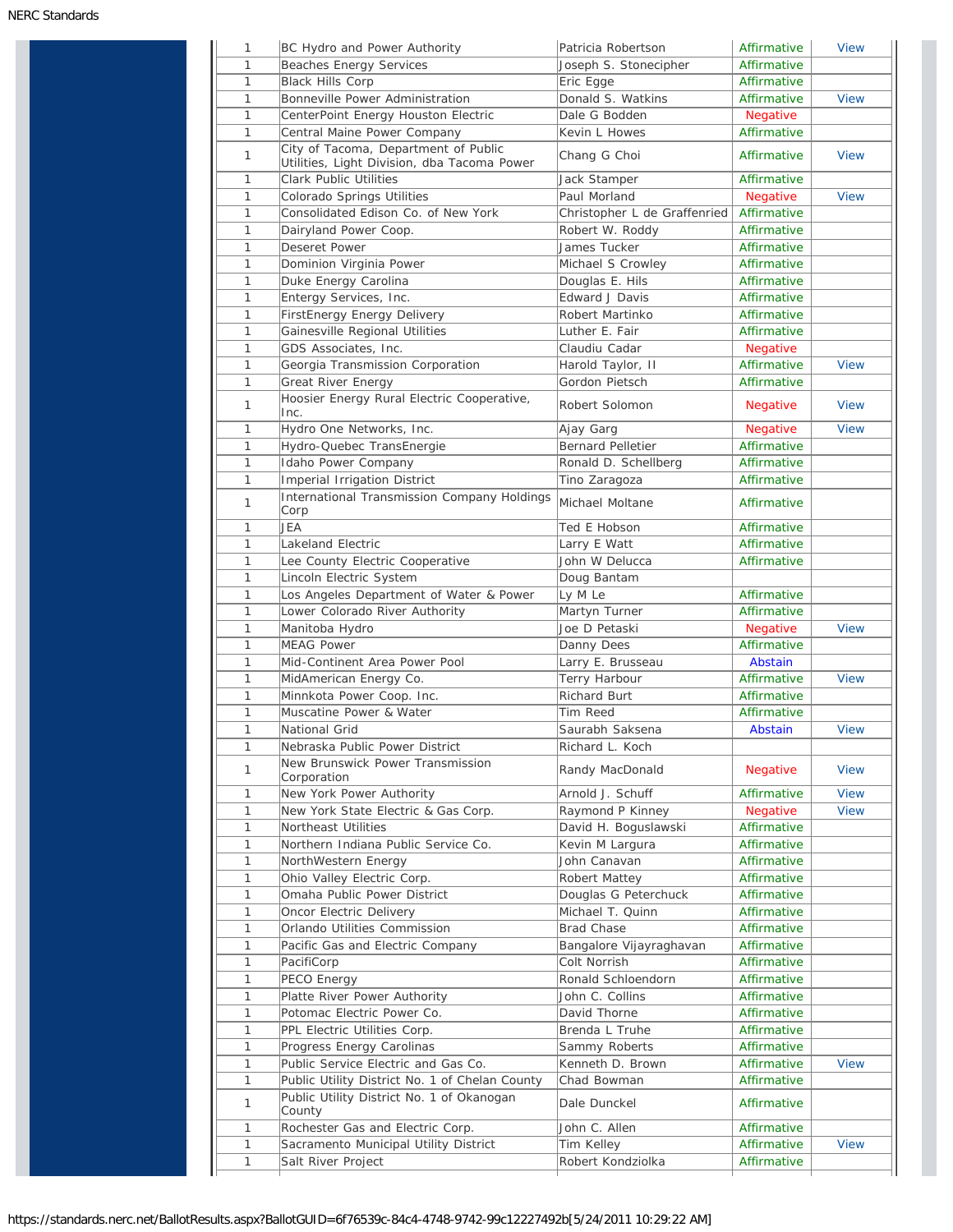| 1                         | Santee Cooper                                           | Terry L. Blackwell               | Affirmative     |             |
|---------------------------|---------------------------------------------------------|----------------------------------|-----------------|-------------|
| 1                         | Seattle City Light                                      | Pawel Krupa                      | Affirmative     |             |
| $\mathbf{1}$              | Sierra Pacific Power Co.                                | Rich Salgo                       | Affirmative     | <b>View</b> |
| 1                         | Snohomish County PUD No. 1                              | Long T Duong                     | <b>Negative</b> | <b>View</b> |
| $\mathbf{1}$              | South Texas Electric Cooperative                        | <b>Richard McLeon</b>            | <b>Negative</b> |             |
| $\mathbf{1}$              | Southern Company Services, Inc.                         | Robert A Schaffeld               | Affirmative     | <b>View</b> |
| 1                         | Sunflower Electric Power Corporation                    | Noman Lee Williams               | <b>Negative</b> | <b>View</b> |
| 1                         | Tampa Electric Co.                                      | Beth Young                       | Affirmative     |             |
| $\mathbf{1}$              | Tennessee Valley Authority                              | Larry Akens                      | Negative        | <b>View</b> |
| 1                         | Tri-State G & T Association, Inc.                       | <b>Tracy Sliman</b>              | Affirmative     | <b>View</b> |
| $\mathbf{1}$              | Tucson Electric Power Co.                               | John Tolo                        | <b>Negative</b> | <b>View</b> |
| 1                         | United Illuminating Co.                                 | Jonathan Appelbaum               | Affirmative     |             |
| 1                         | Western Area Power Administration                       | Brandy A Dunn                    | Affirmative     |             |
| $\mathbf{1}$              | Xcel Energy, Inc.                                       | Gregory L Pieper                 | Affirmative     |             |
| 2                         | Alberta Electric System Operator                        | Mark B Thompson                  | Affirmative     |             |
| 2                         | <b>BC Hydro</b>                                         | Venkataramakrishnan<br>Vinnakota | Affirmative     | <b>View</b> |
| 2                         | California ISO                                          | Gregory Van Pelt                 |                 |             |
| 2                         | Electric Reliability Council of Texas, Inc.             | Chuck B Manning                  |                 |             |
| 2                         | Independent Electricity System Operator                 | Kim Warren                       | <b>Abstain</b>  |             |
| 2                         | ISO New England, Inc.                                   | Kathleen Goodman                 | Abstain         | <b>View</b> |
| 2                         | Midwest ISO, Inc.                                       | Marie Knox                       | Abstain         | <b>View</b> |
| $\overline{2}$            | New Brunswick System Operator                           | Alden Briggs                     | Affirmative     |             |
| 2                         | New York Independent System Operator                    | Gregory Campoli                  | Abstain         |             |
| 2                         | Southwest Power Pool                                    | Charles H Yeung                  | <b>Negative</b> | <b>View</b> |
| 3                         | Alabama Power Company                                   | Richard J. Mandes                | Affirmative     | <b>View</b> |
| 3                         | Ameren Services                                         | Mark Peters                      | Affirmative     |             |
| 3                         | <b>APS</b>                                              | <b>Steven Norris</b>             |                 |             |
|                           |                                                         |                                  | <b>Negative</b> |             |
| 3                         | Atlantic City Electric Company                          | NICOLE BUCKMAN                   | Affirmative     |             |
| 3                         | BC Hydro and Power Authority                            | Pat G. Harrington                | Affirmative     |             |
| 3                         | Blachly-Lane Electric Co-op                             | <b>Bud Tracy</b>                 | <b>Negative</b> | <b>View</b> |
| 3                         | Bonneville Power Administration                         | Rebecca Berdahl                  | Affirmative     | <b>View</b> |
| 3                         | Central Electric Cooperative, Inc. (Redmond,<br>Oregon) | Dave Markham                     | <b>Negative</b> | <b>View</b> |
| 3                         | Central Lincoln PUD                                     | Steve Alexanderson               | <b>Negative</b> | <b>View</b> |
| 3                         | City of Austin dba Austin Energy                        | Andrew Gallo                     | Affirmative     |             |
| 3                         | City of Farmington                                      | Linda R. Jacobson                | Affirmative     |             |
| 3                         | City of Green Cove Springs                              | Gregg R Griffin                  | Affirmative     |             |
| 3                         | City of Redding                                         | <b>Bill Hughes</b>               | Affirmative     |             |
| 3                         | Clearwater Power Co.                                    | Dave Hagen                       | <b>Negative</b> | <b>View</b> |
| 3                         | Cleco Corporation                                       | Michelle A Corley                | <b>Negative</b> | <b>View</b> |
| 3                         | Colorado Springs Utilities                              | Lisa Cleary                      | Negative        | <b>View</b> |
| 3                         | ComEd                                                   | Bruce Krawczyk                   | Affirmative     |             |
| 3                         | Consolidated Edison Co. of New York                     | Peter T Yost                     | Affirmative     |             |
| 3                         | Constellation Energy                                    | Carolyn Ingersoll                | Negative        | <b>View</b> |
| 3                         | Consumers Energy                                        | David A. Lapinski                | Abstain         |             |
| 3                         | Consumers Power Inc.                                    | Roman Gillen                     | Negative        | <b>View</b> |
| 3                         | Coos-Curry Electric Cooperative, Inc                    | Roger Meader                     | <b>Negative</b> | <b>View</b> |
| 3                         | Cowlitz County PUD                                      | Russell A Noble                  | Negative        | <b>View</b> |
| 3                         | Delmarva Power & Light Co.                              | Michael R. Mayer                 | Affirmative     |             |
| 3                         | Detroit Edison Company                                  | Kent Kujala                      | Affirmative     |             |
| 3                         | Dominion Resources Services                             | Michael F Gildea                 | Affirmative     |             |
| 3                         | Douglas Electric Cooperative                            | Dave Sabala                      | Negative        | <b>View</b> |
| 3                         | Duke Energy Carolina                                    | Henry Ernst-Jr                   | Affirmative     |             |
| 3                         | East Kentucky Power Coop.                               | Sally Witt                       | Negative        | <b>View</b> |
| 3                         |                                                         | Joel T Plessinger                | <b>Negative</b> | <b>View</b> |
| 3                         | Entergy                                                 | Bryan Case                       |                 |             |
|                           | Fall River Rural Electric Cooperative                   |                                  | Negative        | <b>View</b> |
| 3                         | <b>FirstEnergy Solutions</b>                            | Kevin Querry                     | Affirmative     |             |
| 3                         | Florida Power Corporation                               | Lee Schuster                     | Affirmative     |             |
| 3                         | Gainesville Regional Utilities                          | Kenneth Simmons                  | Affirmative     |             |
| 3                         | Georgia Power Company                                   | Anthony L Wilson                 | Affirmative     | <b>View</b> |
| 3                         | Georgia System Operations Corporation                   | Scott S. Barfield-McGinnis       | Abstain         |             |
| 3                         | Great River Energy                                      | Sam Kokkinen                     | Affirmative     |             |
| 3                         | Hydro One Networks, Inc.                                | David L Kiguel                   | Negative        | <b>View</b> |
| 3                         | Imperial Irrigation District                            | Jesus S. Alcaraz                 | Affirmative     |             |
| 3                         | Kansas City Power & Light Co.                           | Charles Locke                    |                 |             |
| $\ensuremath{\mathsf{3}}$ |                                                         |                                  |                 |             |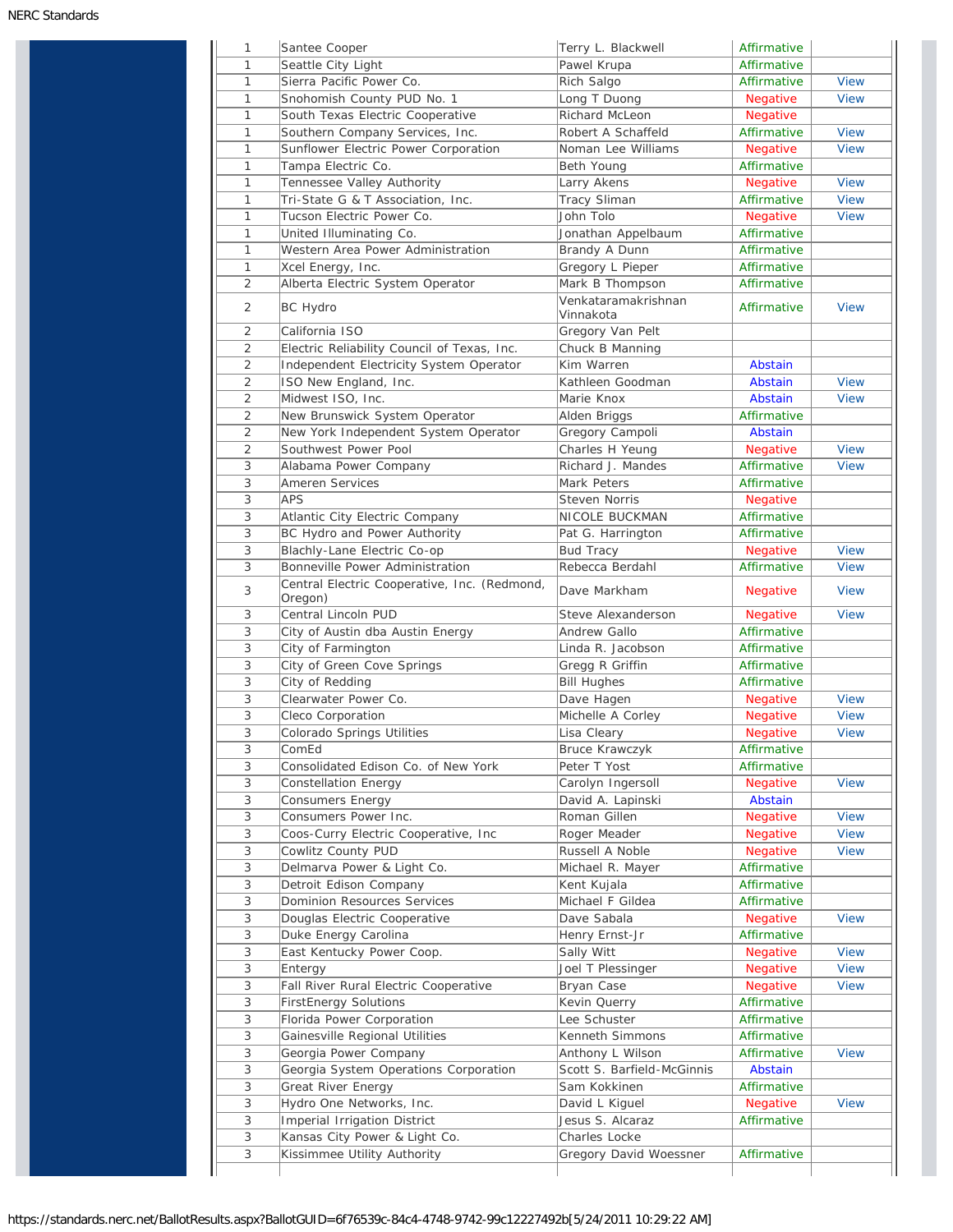| 3      | Lakeland Electric                                               | Mace Hunter                           | Affirmative                |             |
|--------|-----------------------------------------------------------------|---------------------------------------|----------------------------|-------------|
| 3      | Lane Electric Cooperative, Inc.                                 | Rick Crinklaw                         | <b>Negative</b>            | <b>View</b> |
| 3      | Lincoln Electric Cooperative, Inc.                              | Michael Henry                         | Negative                   | <b>View</b> |
| 3      | Lincoln Electric System                                         | <b>Bruce Merrill</b>                  | Affirmative                |             |
| 3      | Los Angeles Department of Water & Power                         | Daniel D Kurowski                     |                            |             |
| 3      | Lost River Electric Cooperative                                 | Richard Reynolds                      | <b>Negative</b>            | <b>View</b> |
| 3      | Louisville Gas and Electric Co.                                 | Charles A. Freibert                   | Affirmative                | <b>View</b> |
| 3      | Manitoba Hydro                                                  | Greg C. Parent                        | Negative                   | <b>View</b> |
| 3      | Mississippi Power                                               | Don Horsley                           | Affirmative                | <b>View</b> |
| 3      | Municipal Electric Authority of Georgia                         | Steven M. Jackson                     | Affirmative                |             |
| 3      | Muscatine Power & Water                                         | John S Bos                            | Affirmative                | <b>View</b> |
| 3      | Nebraska Public Power District                                  | Tony Eddleman                         | Abstain                    |             |
| 3      | New York Power Authority                                        | Marilyn Brown                         | Affirmative                |             |
| 3      | Niagara Mohawk (National Grid Company)                          | Michael Schiavone                     | Abstain                    |             |
| 3      | Northern Indiana Public Service Co.                             | <b>William SeDoris</b>                | Affirmative                |             |
| 3      | Northern Lights Inc.                                            | Jon Shelby                            | Negative                   | <b>View</b> |
| 3      | NRG Energy Power Marketing, Inc.                                | Rick Keetch                           |                            |             |
| 3      | Okanogan County Electric Cooperative, Inc.                      | Ray Ellis                             | <b>Negative</b>            | <b>View</b> |
| 3      | Omaha Public Power District                                     | Blaine R. Dinwiddie                   | Affirmative                |             |
| 3      | Orange and Rockland Utilities, Inc.                             | David Burke                           | Affirmative                |             |
| 3      | Orlando Utilities Commission                                    | <b>Ballard Keith Mutters</b>          | Affirmative                |             |
| 3      | Owensboro Municipal Utilities                                   | Thomas T Lyons                        | Affirmative                |             |
| 3      | Pacific Gas and Electric Company                                | John H Hagen                          | Affirmative                | <b>View</b> |
| 3      | PacifiCorp                                                      | John Apperson                         |                            |             |
| 3      | Platte River Power Authority                                    | Terry L Baker                         | Affirmative                | <b>View</b> |
| 3      | Progress Energy Carolinas                                       | Sam Waters                            |                            |             |
| 3      | Public Service Electric and Gas Co.                             | Jeffrey Mueller                       | Affirmative                | <b>View</b> |
| 3      | Public Utility District No. 2 of Grant County                   | Greg Lange                            | <b>Negative</b>            | <b>View</b> |
| 3      | Raft River Rural Electric Cooperative                           | Heber Carpenter                       | <b>Negative</b>            | <b>View</b> |
| 3      | Sacramento Municipal Utility District                           | James Leigh-Kendall                   | Affirmative                | <b>View</b> |
| 3      | Salmon River Electric Cooperative                               | Ken Dizes                             | Negative                   | <b>View</b> |
| 3      | Salt River Project                                              | John T. Underhill                     | Affirmative                |             |
| 3      | San Diego Gas & Electric                                        | Scott Peterson                        |                            |             |
| 3      | Santee Cooper                                                   | Zack Dusenbury                        | Affirmative                |             |
| 3      | Seattle City Light                                              | Dana Wheelock                         | Affirmative                |             |
| 3      | Snohomish County PUD No. 1                                      | Mark Oens                             | Negative                   | <b>View</b> |
| 3      | South Carolina Electric & Gas Co.                               | Hubert C Young                        | Affirmative                |             |
| 3      | Southern California Edison Co.                                  | David Schiada                         | Affirmative                |             |
| 3      | Tacoma Public Utilities                                         | Travis Metcalfe                       | Affirmative                | <b>View</b> |
| 3      | Tampa Electric Co.                                              | Ronald L Donahey                      | Affirmative                |             |
| 3      | Tennessee Valley Authority                                      | Ian S Grant                           | <b>Negative</b>            | <b>View</b> |
| 3      | Umatilla Electric Cooperative                                   | Steve Eldrige                         | Negative                   | <b>View</b> |
| 3      | West Oregon Electric Cooperative, Inc.                          | Marc Farmer                           | <b>Negative</b>            | <b>View</b> |
| 3      | Wisconsin Electric Power Marketing                              | James R. Keller                       | Affirmative                |             |
| 3      | Wisconsin Public Service Corp.                                  | Gregory J Le Grave                    |                            |             |
|        |                                                                 |                                       |                            | <b>View</b> |
| 3<br>4 | Xcel Energy, Inc.                                               | Michael Ibold<br>Kenneth Goldsmith    | Affirmative                |             |
|        | Alliant Energy Corp. Services, Inc.<br>American Municipal Power | Kevin Koloini                         | Affirmative<br>Affirmative |             |
| 4      |                                                                 |                                       |                            |             |
| 4      | Blue Ridge Power Agency<br>Central Lincoln PUD                  | Duane S Dahlquist<br>Shamus J Gamache | Affirmative                | <b>View</b> |
| 4      |                                                                 | Reza Ebrahimian                       | Negative                   |             |
| 4      | City of Austin dba Austin Energy                                |                                       | Affirmative                |             |
| 4      | City of New Smyrna Beach Utilities<br>Commission                | Timothy Beyrle                        | Affirmative                |             |
| 4      | City of Redding                                                 | Nicholas Zettel                       | <b>Negative</b>            |             |
| 4      | City Utilities of Springfield, Missouri                         | John Allen                            | Affirmative                |             |
|        |                                                                 | David Frank Ronk                      |                            |             |
| 4      | Consumers Energy                                                |                                       |                            |             |
| 4      | Cowlitz County PUD                                              | <b>Rick Syring</b>                    | Negative                   | <b>View</b> |
| 4      | Florida Municipal Power Agency                                  | Frank Gaffney                         | Affirmative                |             |
| 4      | Georgia System Operations Corporation                           | <b>Guy Andrews</b>                    | Abstain                    |             |
| 4      | Illinois Municipal Electric Agency                              | Bob C. Thomas                         | Affirmative                |             |
| 4      | Imperial Irrigation District                                    | Diana U Torres                        | Affirmative                |             |
| 4      | Integrys Energy Group, Inc.                                     | Christopher Plante                    | Affirmative                |             |
| 4      | LaGen                                                           | Richard Comeaux                       | Abstain                    |             |
| 4      | Madison Gas and Electric Co.                                    | Joseph G. DePoorter                   | Affirmative                |             |
| 4      | Modesto Irrigation District                                     |                                       | Negative                   | <b>View</b> |
| 4      | Ohio Edison Company                                             | Spencer Tacke<br>Douglas Hohlbaugh    | Affirmative                |             |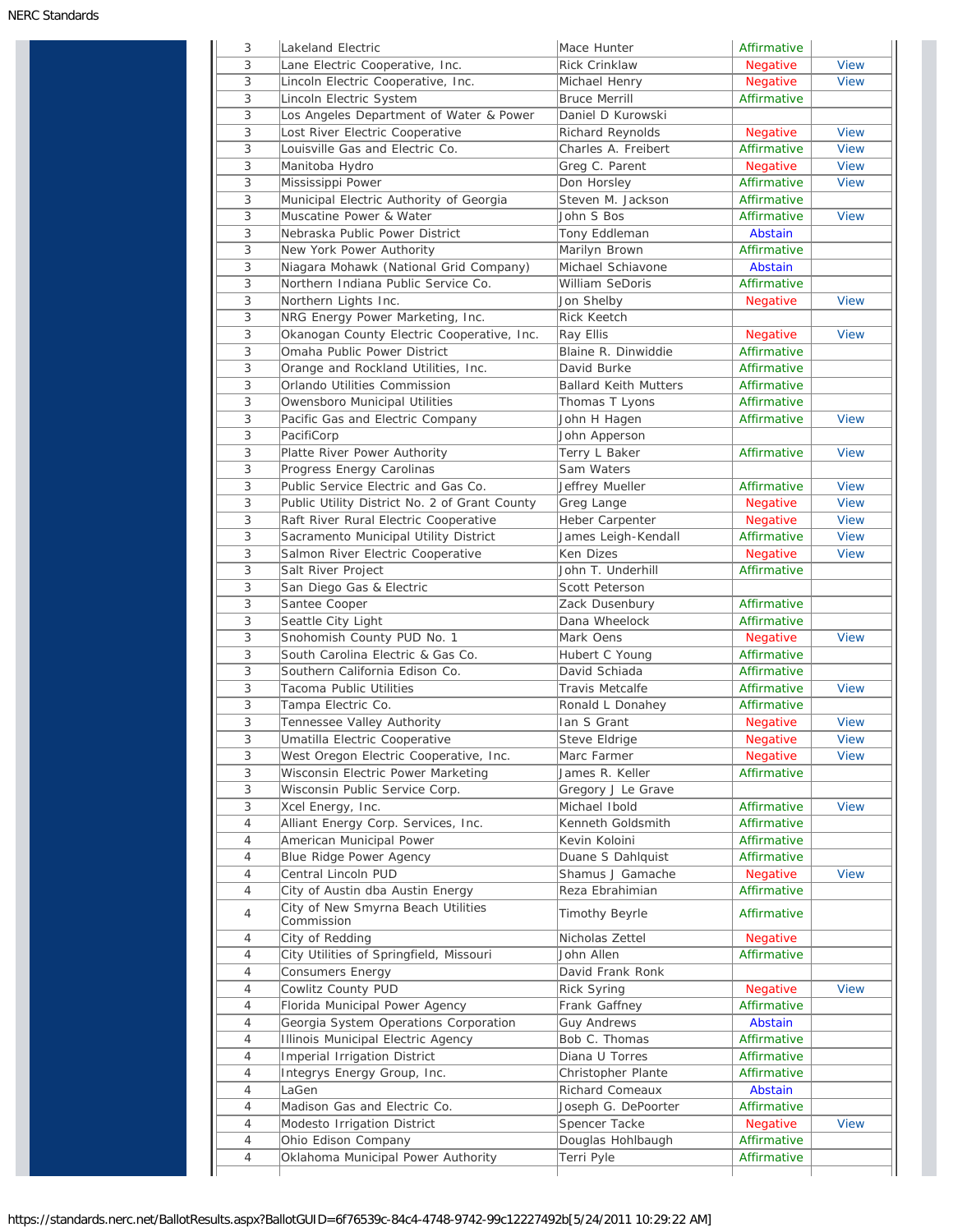| 4<br>$\overline{4}$ | Old Dominion Electric Coop.<br>Pacific Northwest Generating Cooperative             | Mark Ringhausen<br>Aleka K Scott | Negative                   | <b>View</b>                                                             |
|---------------------|-------------------------------------------------------------------------------------|----------------------------------|----------------------------|-------------------------------------------------------------------------|
|                     | Public Utility District No. 1 of Snohomish                                          |                                  |                            |                                                                         |
| $\overline{4}$      | County                                                                              | John D. Martinsen                | <b>Negative</b>            | <b>View</b>                                                             |
| $\overline{4}$      | Sacramento Municipal Utility District                                               | Mike Ramirez                     | Affirmative                | <b>View</b>                                                             |
| $\overline{4}$      | Seattle City Light                                                                  | Hao Li                           | Affirmative                |                                                                         |
| $\overline{4}$      | Seminole Electric Cooperative, Inc.                                                 | Steven R Wallace                 | Affirmative                |                                                                         |
| $\overline{4}$      | Tacoma Public Utilities                                                             | Keith Morisette                  | Affirmative                |                                                                         |
| $\overline{4}$      | Wisconsin Energy Corp.                                                              | Anthony Jankowski                | Affirmative                | <b>View</b>                                                             |
| 5                   | Amerenue                                                                            | Sam Dwyer                        | Affirmative                |                                                                         |
| 5                   | Arizona Public Service Co.                                                          | <b>Edward Cambridge</b>          | Negative                   | <b>View</b>                                                             |
| 5                   | Avista Corp.                                                                        | Edward F. Groce                  | Affirmative                |                                                                         |
| 5                   | BC Hydro and Power Authority                                                        | Clement Ma                       | Affirmative                | <b>View</b>                                                             |
| 5                   | Bonneville Power Administration                                                     | Francis J. Halpin                | Affirmative                |                                                                         |
| 5                   | BrightSource Energy, Inc.                                                           | Chifong Thomas                   | Affirmative                |                                                                         |
| 5                   | Chelan County Public Utility District #1                                            | John Yale                        | Affirmative                |                                                                         |
| 5                   | City and County of San Francisco                                                    | Daniel Mason                     |                            |                                                                         |
| 5                   | City of Austin dba Austin Energy                                                    | Jeanie Doty                      | Affirmative                |                                                                         |
| 5                   | City of Grand Island                                                                | Jeff Mead                        | Abstain                    |                                                                         |
| 5                   | City of Redding                                                                     | Paul A Cummings                  | Affirmative                |                                                                         |
| 5                   | City of Tacoma, Department of Public<br>Utilities, Light Division, dba Tacoma Power | Max Emrick                       | Affirmative                |                                                                         |
| 5                   | City of Tallahassee                                                                 | Alan Gale                        | Affirmative                |                                                                         |
| 5                   | Cleco Power                                                                         | Stephanie Huffman                | <b>Negative</b>            | <b>View</b>                                                             |
| 5                   | Colorado Springs Utilities                                                          | Jennifer Eckels                  | <b>Negative</b>            | <b>View</b>                                                             |
| 5                   | Consolidated Edison Co. of New York                                                 | Wilket (Jack) Ng                 | Affirmative                |                                                                         |
| 5                   | Constellation Power Source Generation, Inc.                                         | Amir Y Hammad                    | <b>Negative</b>            | <b>View</b>                                                             |
| 5                   | Consumers Energy                                                                    | James B Lewis                    | <b>Negative</b>            | <b>View</b>                                                             |
| 5                   | Cowlitz County PUD                                                                  | <b>Bob Essex</b>                 | Negative                   | <b>View</b>                                                             |
| 5                   | Detroit Edison Company                                                              | Christy Wicke                    | Affirmative                |                                                                         |
| 5                   | Dominion Resources, Inc.                                                            | Mike Garton                      | Affirmative                |                                                                         |
| 5                   | Duke Energy                                                                         | Dale Q Goodwine                  | Affirmative                |                                                                         |
| 5                   | Dynegy Inc.                                                                         | Dan Roethemeyer                  |                            |                                                                         |
|                     | E.ON Climate & Renewables North America,                                            |                                  |                            |                                                                         |
| 5                   | LLC                                                                                 | Dana Showalter                   | Abstain                    |                                                                         |
| 5                   | Electric Power Supply Association                                                   | John R Cashin                    |                            |                                                                         |
| 5                   | <b>Entergy Corporation</b>                                                          | Stanley M Jaskot                 |                            |                                                                         |
| 5                   | <b>Exelon Nuclear</b>                                                               | Michael Korchynsky               | Affirmative                |                                                                         |
| 5                   | ExxonMobil Research and Engineering                                                 | Martin Kaufman                   | Abstain                    |                                                                         |
| 5                   | <b>FirstEnergy Solutions</b>                                                        | Kenneth Dresner                  | Affirmative                |                                                                         |
| 5                   | Florida Municipal Power Agency                                                      | David Schumann                   | Affirmative                |                                                                         |
| 5                   | Great River Energy                                                                  | Preston L Walsh                  | Affirmative                |                                                                         |
| 5                   | Green Country Energy                                                                | Greg Froehling                   | Affirmative                |                                                                         |
| 5                   | Indeck Energy Services, Inc.                                                        | Rex A Roehl                      |                            |                                                                         |
| 5                   | JEA                                                                                 | John J Babik                     | Affirmative                |                                                                         |
| 5                   | Liberty Electric Power LLC                                                          | Daniel Duff                      | Affirmative                |                                                                         |
| 5                   | Lincoln Electric System                                                             | Dennis Florom                    | Affirmative                |                                                                         |
| 5                   | Los Angeles Department of Water & Power                                             | Kenneth Silver                   | Affirmative                |                                                                         |
| 5                   | Lower Colorado River Authority                                                      | Tom Foreman                      | Affirmative                |                                                                         |
| 5                   | Luminant Generation Company LLC                                                     | Mike Laney                       | Negative                   | <b>View</b>                                                             |
| 5                   | Manitoba Hydro                                                                      | S N Fernando                     | Negative                   | <b>View</b>                                                             |
| 5                   | Massachusetts Municipal Wholesale Electric                                          | David Gordon                     |                            |                                                                         |
|                     | Company                                                                             | Steven Grego                     | Affirmative                |                                                                         |
|                     |                                                                                     |                                  |                            |                                                                         |
| 5                   | <b>MEAG Power</b>                                                                   |                                  |                            |                                                                         |
| 5                   | MidAmerican Energy Co.                                                              | Christopher Schneider            | Affirmative                |                                                                         |
| 5                   | Muscatine Power & Water                                                             | Mike Avesing                     | Affirmative                |                                                                         |
| 5                   | Nebraska Public Power District                                                      | Don Schmit                       | Abstain                    |                                                                         |
| 5                   | New Harquahala Generating Co. LLC                                                   | Nathaniel Larson                 | Affirmative                |                                                                         |
| 5                   | New York Power Authority                                                            | Gerald Mannarino                 | <b>Negative</b>            |                                                                         |
| 5                   | NRG Energy, Inc.                                                                    | Patricia A. Lynch                |                            |                                                                         |
| 5                   | Occidental Chemical                                                                 | Michelle DAntuono                | <b>Negative</b>            |                                                                         |
| 5                   | Oglethorpe Power Corporation                                                        | Scott McGough                    |                            |                                                                         |
| 5                   | Omaha Public Power District                                                         | Mahmood Z. Safi                  | Affirmative                |                                                                         |
| 5                   | Ontario Power Generation Inc.                                                       | Colin Anderson                   | Negative                   |                                                                         |
| 5                   | Orlando Utilities Commission                                                        | Richard Kinas                    | <b>Negative</b>            |                                                                         |
| 5                   | Pacific Gas and Electric Company                                                    | Richard J. Padilla               | Negative                   |                                                                         |
| 5<br>5              | Platte River Power Authority<br>Portland General Electric Co.                       | Pete Ungerman<br>Gary L Tingley  | Affirmative<br>Affirmative | <b>View</b><br><b>View</b><br><b>View</b><br><b>View</b><br><b>View</b> |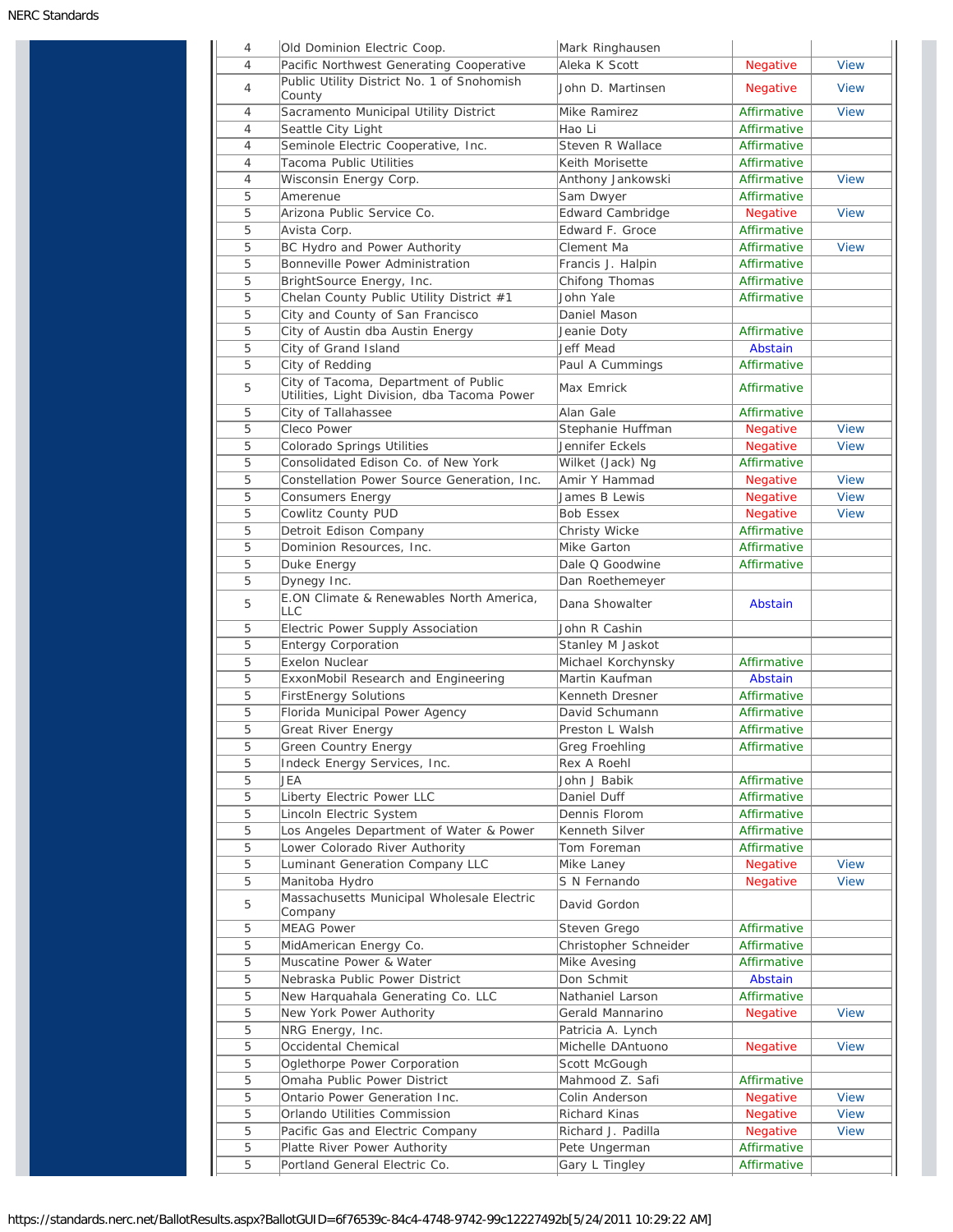| 5 | PowerSouth Energy Cooperative                  | Tim Hattaway             |                 |             |
|---|------------------------------------------------|--------------------------|-----------------|-------------|
| 5 | PPL Generation LLC                             | Annette M Bannon         | Affirmative     |             |
| 5 | Progress Energy Carolinas                      | Wayne Lewis              | Affirmative     |             |
| 5 | PSEG Fossil LLC                                | Mikhail Falkovich        | Affirmative     |             |
| 5 | Public Service Enterprise Group Incorporated   | Dominick Grasso          |                 |             |
| 5 | Sacramento Municipal Utility District          | Bethany Hunter           | Affirmative     | <b>View</b> |
| 5 | Salt River Project                             | Glen Reeves              | Affirmative     |             |
| 5 | Santee Cooper                                  | Lewis P Pierce           | Affirmative     |             |
| 5 | Seattle City Light                             | Michael J. Haynes        | <b>Negative</b> | <b>View</b> |
| 5 | Seminole Electric Cooperative, Inc.            | Brenda K. Atkins         |                 |             |
| 5 | Snohomish County PUD No. 1                     | Sam Nietfeld             | <b>Negative</b> |             |
| 5 | Southern California Edison Co.                 | Denise Yaffe             | Affirmative     |             |
| 5 | Southern Company Generation                    | William D Shultz         | Affirmative     |             |
| 5 |                                                |                          |                 |             |
|   | Tenaska, Inc.                                  | Scott M. Helyer          | Abstain         |             |
| 5 | Tennessee Valley Authority                     | David Thompson           | <b>Negative</b> | <b>View</b> |
| 5 | Trans Canada Power                             | John Fish                |                 |             |
| 5 | U.S. Army Corps of Engineers                   | Melissa Kurtz            | Affirmative     |             |
| 5 | U.S. Bureau of Reclamation                     | Martin Bauer P.E.        | Negative        | <b>View</b> |
| 5 | Vandolah Power Company L.L.C.                  | Douglas A. Jensen        | Affirmative     |             |
| 5 | Wisconsin Electric Power Co.                   | Linda Horn               | Affirmative     |             |
| 5 | Wisconsin Public Service Corp.                 | Leonard Rentmeester      |                 |             |
| 6 | <b>AEP Marketing</b>                           | Edward P. Cox            | Affirmative     | <b>View</b> |
| 6 | Arizona Public Service Co.                     | Justin Thompson          | Negative        |             |
| 6 | <b>Black Hills Power</b>                       | andrew heinle            | Affirmative     |             |
| 6 | Bonneville Power Administration                | Brenda S. Anderson       | Affirmative     |             |
| 6 | City of Austin dba Austin Energy               | Lisa L Martin            | Affirmative     |             |
| 6 | City of Redding                                | Marvin Briggs            | Affirmative     |             |
| 6 | Cleco Power LLC                                | Robert Hirchak           |                 | <b>View</b> |
|   |                                                |                          | <b>Negative</b> |             |
| 6 | Colorado Springs Utilities                     | Lisa C Rosintoski        | Negative        | <b>View</b> |
| 6 | Consolidated Edison Co. of New York            | Nickesha P Carrol        | Affirmative     |             |
| 6 | Constellation Energy Commodities Group         | Brenda Powell            | Negative        | <b>View</b> |
| 6 | Dominion Resources, Inc.                       | Louis S. Slade           | Affirmative     |             |
| 6 | Duke Energy Carolina                           | Walter Yeager            | Affirmative     |             |
| 6 | Entergy Services, Inc.                         | Terri F Benoit           | <b>Negative</b> | <b>View</b> |
| 6 | Exelon Power Team                              | Pulin Shah               | Affirmative     |             |
| 6 | <b>FirstEnergy Solutions</b>                   | Mark S Travaglianti      | Affirmative     |             |
| 6 | Florida Municipal Power Agency                 | Richard L. Montgomery    | Affirmative     |             |
| 6 | Florida Municipal Power Pool                   | Thomas E Washburn        | Affirmative     |             |
| 6 | Florida Power & Light Co.                      | Silvia P. Mitchell       | Affirmative     |             |
| 6 | Great River Energy                             | Donna Stephenson         |                 |             |
| 6 | Kansas City Power & Light Co.                  | Jessica L Klinghoffer    |                 |             |
| 6 | Lincoln Electric System                        | Eric Ruskamp             | Affirmative     |             |
| 6 | Manitoba Hydro                                 | Daniel Prowse            | <b>Negative</b> | <b>View</b> |
| 6 | Muscatine Power & Water                        | Brandy D Olson           | Affirmative     |             |
|   |                                                |                          |                 |             |
| 6 | New York Power Authority                       | William Palazzo          | Affirmative     |             |
| 6 | Northern Indiana Public Service Co.            | Joseph O'Brien           | Affirmative     |             |
| 6 | NRG Energy, Inc.                               | Alan R. Johnson          | Abstain         |             |
| 6 | Omaha Public Power District                    | David Ried               | Affirmative     |             |
| 6 | Orlando Utilities Commission                   | Claston Augustus Sunanon | <b>Negative</b> | <b>View</b> |
| 6 | Platte River Power Authority                   | Carol Ballantine         | Affirmative     |             |
| 6 | PPL EnergyPlus LLC                             | Mark A Heimbach          | Affirmative     |             |
| 6 | Progress Energy                                | John T Sturgeon          | Affirmative     |             |
| 6 | PSEG Energy Resources & Trade LLC              | Peter Dolan              | Affirmative     |             |
| 6 | Public Utility District No. 1 of Chelan County | Hugh A. Owen             | Affirmative     |             |
| 6 | Sacramento Municipal Utility District          | Claire Warshaw           | Affirmative     | <b>View</b> |
| 6 | Salt River Project                             | Steven J Hulet           | Affirmative     |             |
| 6 | Santee Cooper                                  | Suzanne Ritter           | Affirmative     |             |
| 6 | Seattle City Light                             | Dennis Sismaet           | Affirmative     |             |
| 6 | South California Edison Company                | Lujuanna Medina          | Affirmative     |             |
|   |                                                |                          |                 |             |
| 6 | Tacoma Public Utilities                        | Michael C Hill           | Affirmative     |             |
| 6 | Tampa Electric Co.                             | Benjamin F Smith II      | Affirmative     |             |
| 6 | Tennessee Valley Authority                     | Marjorie S. Parsons      | <b>Negative</b> | <b>View</b> |
| 8 |                                                | Roger C Zaklukiewicz     | Abstain         | <b>View</b> |
|   |                                                | James A Maenner          | Affirmative     |             |
| 8 |                                                |                          |                 |             |
| 8 |                                                | Edward C Stein           | Affirmative     |             |
| 8 | <b>JDRJC Associates</b>                        | Jim D. Cyrulewski        | Affirmative     |             |